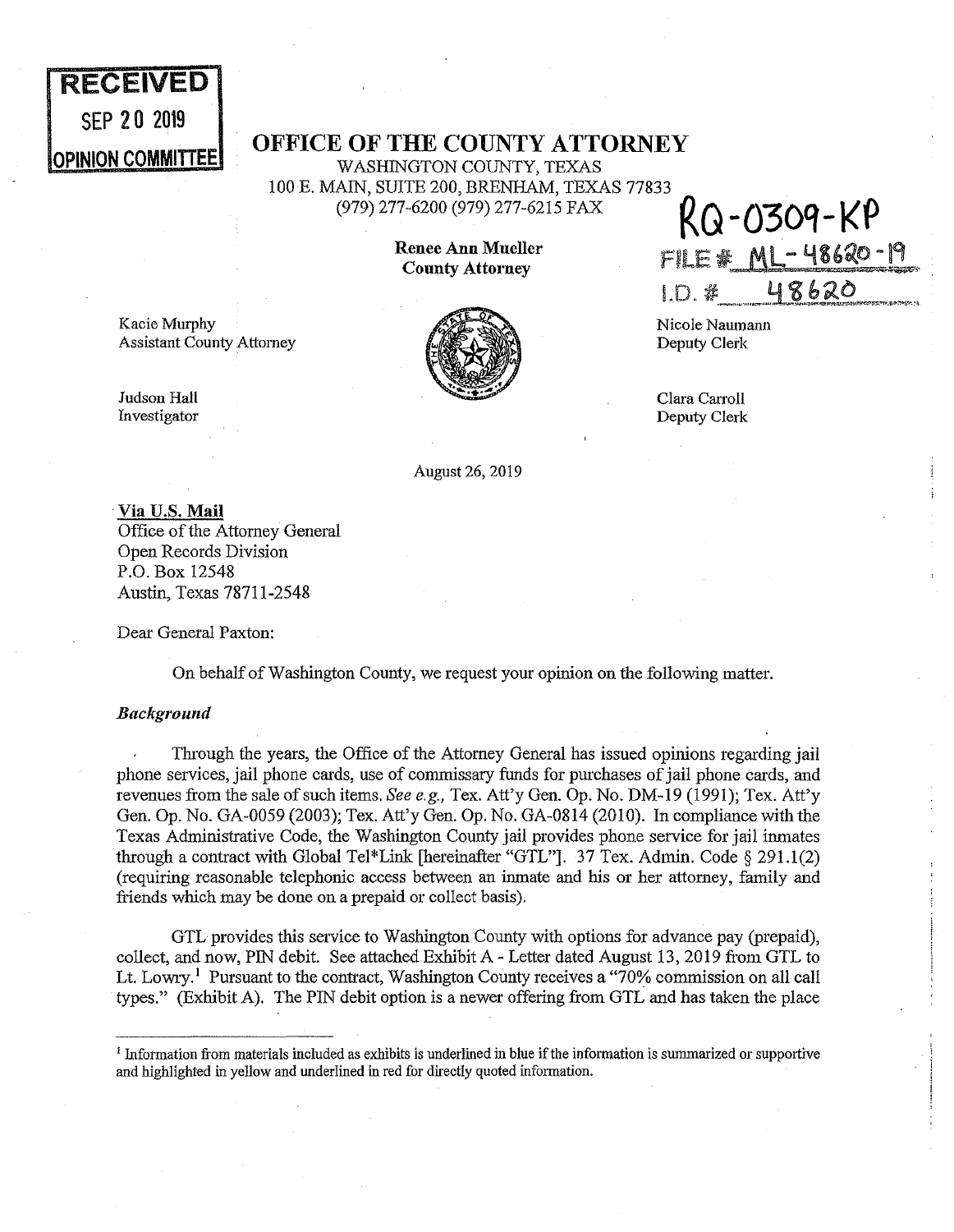of the previously ruled upon phone cards. See Tex. Att'y Gen, Op. No. GA-0814 (2010) (ruling on the deposit of funds for prepaid phone cards sold in the jail commissary).

According to the Response to Washington County's Request for Proposal provided by GTL, "funds for the PIN debit accounts may be provided either by the inmates themselves from their Trust/Commissary accounts, or from their friends and family who may deposit funds directly to Inmate PIN Debit accounts through GTL's web, kiosk and IVR deposit channels." See Attached Exhibit B – GTL's Response to Washington County's Inmate Communications Proposal Request dated December 27, 2017. The use of the new PIN debit system again creates the question of The use of the new PIN debit system again creates the question of where to credit the revenues from such purchases.

#### *Question Presented*

Is revenue from allocating money from the Inmate Trust Fund to a PIN debit system to pay for phone time at the request of an inmate to be credited to the commissary account or to the general fund of the county?

#### *Discussion*

When the prepaid phone cards were in use, the inmates were able to purchase phone cards in pre-determined denominations from the jail commissary. In those instances, the Office of the Texas Attorney General ruled that the revenue obtained through the sale of the prepaid phone cards should be credited to the Sheriff and placed into the commissary fund. Tex. Att'y Gen. Op. No. GA-0814 (2010). This ruling was followed by Washington County and the Sheriff's Office deposited the revenues from purchases of prepaid phone cards from the commissary into the commissary fund; while the revenues from the toll calls and collect calls were deposited into the general fund.

With the new PIN debit system, inmates no longer purchase phone cards as a commissary item, rather they are able to allocate money in their Inmate Trust Fund account to 1) commissary items or 2) "phone time." "Phone time" is a separate option on the Washington County Jail's automated system;<sup>2</sup> the entirety of which is provided by GTL.

According to the GTL Response to Request for Proposal, GTL also provides " integration to the Lone Star Commissary System that allows for direct Inmate Debit Account Funding through commissary ordering via the inmate telephones," such that inmates are able to purchase "debit calling funds directly through call prompts from the inmate phone." The funds are then moved "in real-time from the inmates commissary/trust account to his/her debit phone account, tied to his/her inmate ID and PIN."(See Exhibit B).

Some confusion is created with the letter provided to the Washington County Sheriff's Office from GTL (Exhibit A) which states that "PIN debit calling allows inmates to use their

<sup>&</sup>lt;sup>2</sup> As explained by Lt. Marlow Lowry at a meeting held with the County Auditor and County Attorney on August 15, 2019.